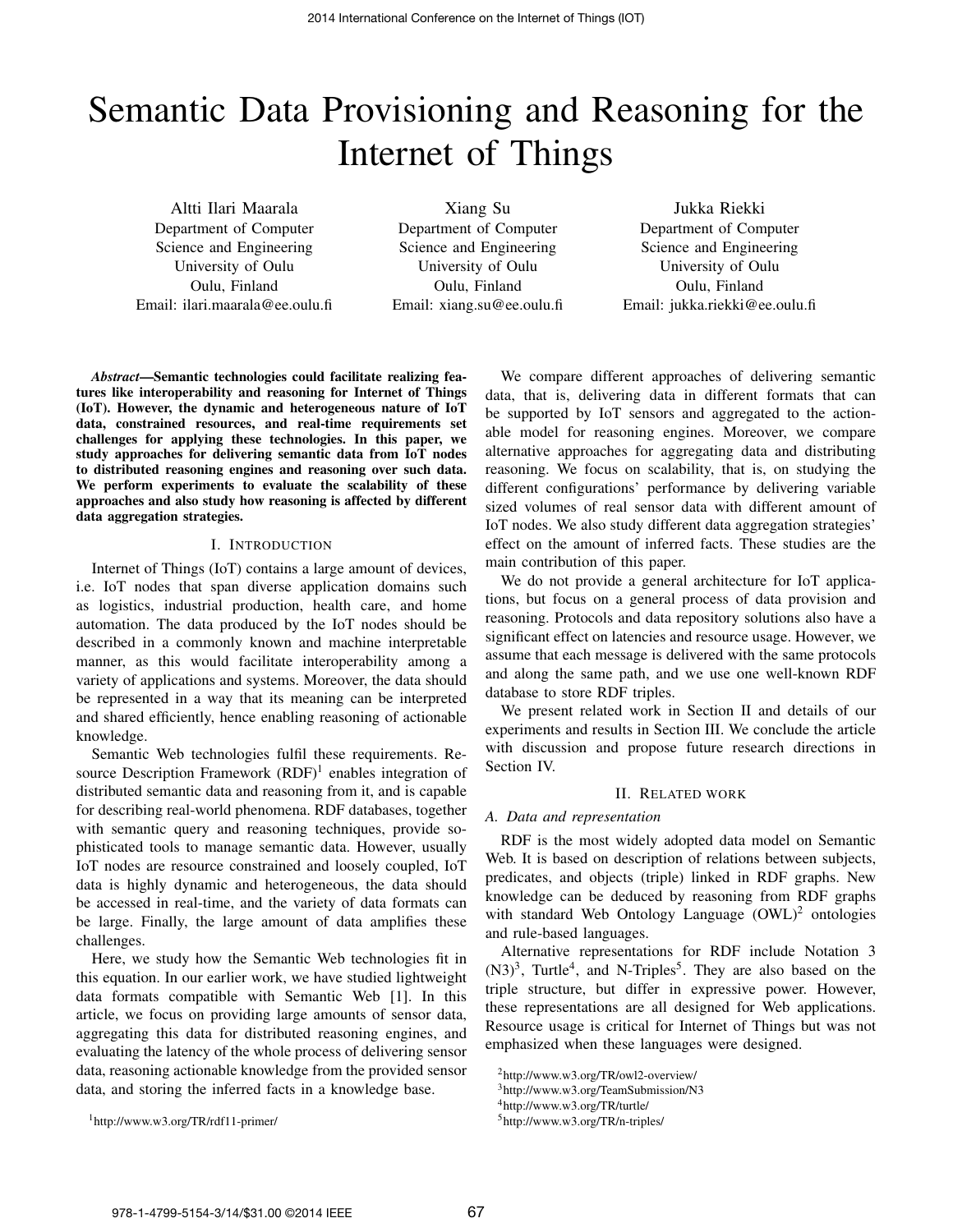JSON for Linked Data (JSON-LD)<sup>6</sup> allows an RDF graph to be serialized in compact JSON format. Entity Notation (EN) [2] is another lightweight data format designed for resource-constrained devices and networks. It resembles the triple structure of RDF.

#### *B. Reasoning and ontologies*

Reasoning is a way to acquire new knowledge from RDF graphs and advanced knowledge structures, including ontologies. Ontologies organize information and represent knowledge in a formal way. Bikakis et al. [3] pointed out several benefits of rule-based reasoning, including simplicity, flexibility, formalism, expressive power, modularity, high-level abstraction, and integration with ontologies. Moreover, they suggested combining ontologies and rule-based techniques for reasoning in IoT [4].

Reasoning engines (i.e. a reasoner) can handle a comprehensive set of vocabularies and most semantic data formats, which enables integration and interpretation of heterogeneous IoT data, and thus improve interoperability. Moreover, OGC Sensor Web Enablement Domain Working Group<sup>7</sup> and Semantic Sensor Networks Incubator Group<sup>8</sup> have been fostering interoperability of sensor networks by standardization and providing high level ontologies. We focus on low level ontologies and predefined rules for reasoning in specific contexts.

Large amount of IoT data is provided by diverse heterogeneous sources and the context of data may change frequently, thus challenging reasoning on IoT. Distributed reasoning offers an approach to tackle this challenge [4]. Bikakis et al. [3] pointed out the computational, communication, scalability and availability advantages of distributed reasoning in large, dynamic environments. Prasad et al. [5] noted advantages such as concurrency, modularity, and robustness.

Distributed reasoning has been exploited in Multi-agent systems. Most Multi-agent systems are developed for specific environments and demands [6]. However, interconnected IoT environments consist of loosely coupled devices and services, where flexibility, integration and interoperability are preferred. Urbani et al. [7] propose distributed reasoning with MapReduce model for greater scalability. Cheptsov et al. suggest a general platform for distributed Web scale reasoning [8]. Similar approach is experimented in [9] with standalone setup on traffic prediction workflow. However, that work focuses on reasoning with static Web data from a data centric perspective. We focus on aggregation of dynamic data for physically distributed reasoner nodes in real-time fashion.

Also stream reasoning [10] focuses on reasoning with dynamic data. Le-Phuoc et al. [11] propose a framework for scalable querying of linked stream data. Streaming query engines perform reasoning with extended, SPAROL <sup>9</sup> based query languages over continuous data streams managed by Data Stream Management Systems (DSMS), whereas we concentrate on distributed rule-based reasoning. However, both distributed DSMS systems and streaming SPARQL query engines are new research topics. Evaluations of streaming query engines have been made based on relatively simple queries and static data [12][13].

# *C. RDF databases*

RDF Databases [14] are capable to store, manage and provide semantic IoT data in RDF format, and integrate distributed RDF data. For IoT, features like SPARQL 1.1 standard queries, graph updates, inference from RDF graphs, federation, concurrency control, good scalability and performance would be preferred. Moreover, geospatial features such as GeoSPARQL querying is a definite advantage, as IoT data is often related to locations.

The current RDF databases supporting these features are: Virtuoso, Jena TDB, Sesame, Oracle Spatial and Graph, Big-Data and AllegroGraph. Many evaluations of RDF databases have been published [15][16], but distribution, federation, and concurrency issues have not attracted much attention. NoSQL databases [17] have been experimented for RDF data management as well. However, these databases are not specialized for RDF; thus, querying of RDF graphs, RDF schemas, and expressive ontologies are not directly supported.

#### III. EXPERIMENTS

*A. Setup*



Fig. 1. System architectures for the experiments.

We performed experiments with both a system with a single reasoning node and a system with distributed reasoning nodes.

Figure 1 (top) presents the system with a single reasoning node. The operation starts by aggregating a sequence of messages from IoT nodes, in other words, by collecting a set of messages into an RDF data model. Then, a reasoning engine performs reasoning over this data, and the reasoned knowledge is stored into the RDF database.

Figure 1 (bottom) shows the system in which data and reasoning tasks are distributed physically to the reasoning nodes. Each reasoning node hosts several reasoner instances

<sup>6</sup>http://www.w3.org/TR/json-ld/

<sup>7</sup>http://www.opengeospatial.org/projects/groups/sensorwebdwg

<sup>8</sup>http://www.w3.org/2005/Incubator/ssn/

<sup>9</sup>http://www.w3.org/TR/sparql11-query/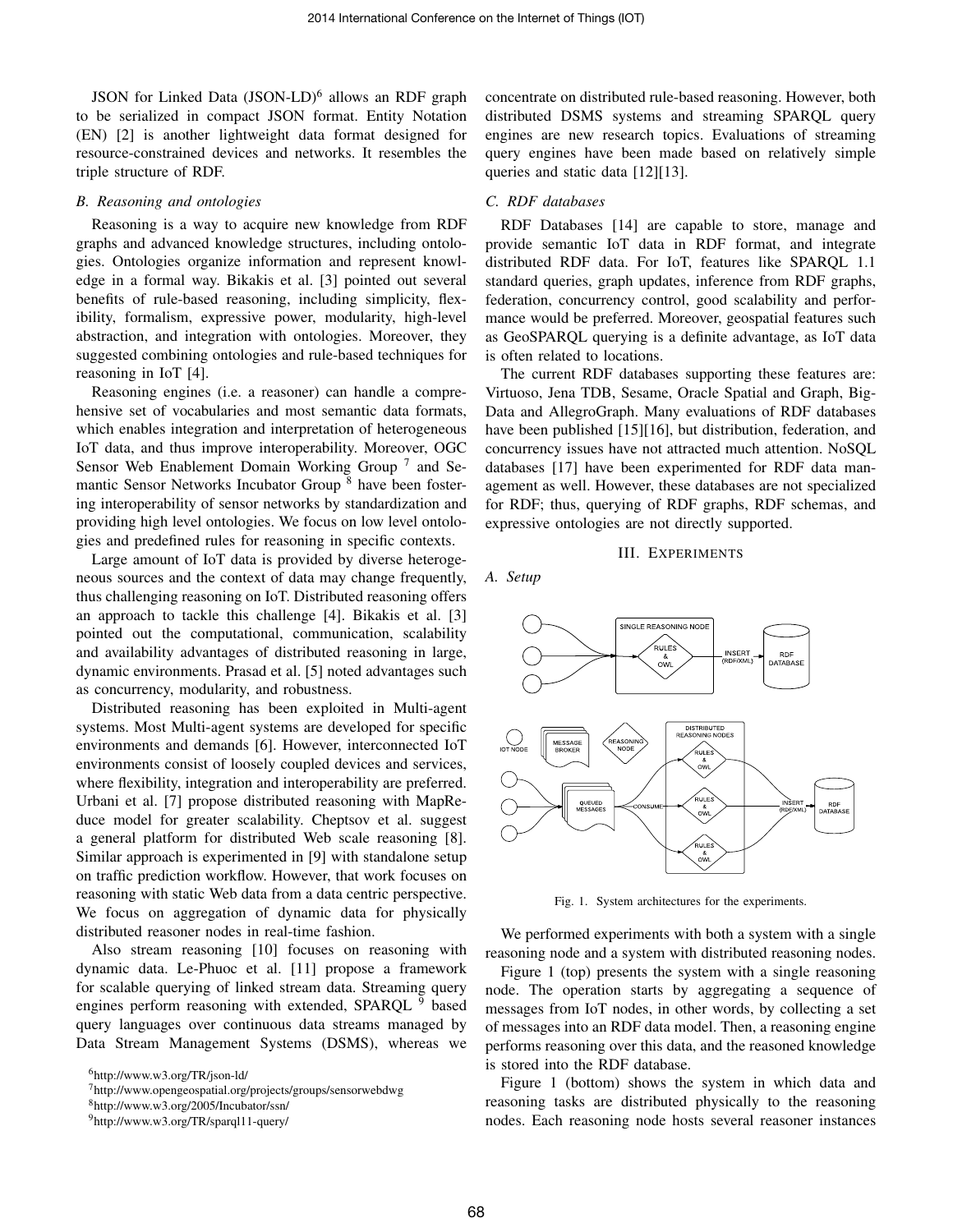TABLE I IMPLEMENTED RULE SET

| Rule                | Clause                                                                                                                |
|---------------------|-----------------------------------------------------------------------------------------------------------------------|
| Low speed           | IF Observation has Velocity < 25km/h THEN ns: Low Speed                                                               |
| Jam                 | IF LowSpeed hasDuration>90s AND LowSpeed hasAverageSpeed<20km/h THEN ns:Jam                                           |
| Long stop           | IF Observation has Velocity < 3km/h THEN Stop AND Stop has Duration > 3min THEN ns: LongStop                          |
| Speeding            | IF Observation has Velocity > 100km/h THEN ns: Speeding                                                               |
| Left turn           | IF LowSpeed[1] hasDirection(a) AND LowSpeed[2] hasDirection(b) AND a=b-90deg OR a=b+270deg THEN ns:LeftTurn           |
| Right turn          | IF LowSpeed[1] hasDirection(a) AND LowSpeed[2] hasDirection(b) AND a=b+90deg OR b=a-270deg THEN ns:RightTurn          |
| U-Turn              | IF LowSpeed[1] hasDirection(a) AND LowSpeed[2] hasDirection(b) AND a=b-180deg OR b=a+180deg THEN ns:U-Turn            |
| High acceleration   | IF Observation[2] has Velocity(v2) has TmeStamp(t2) and (v2-v1)/(t2-t1)>2.5m/s <sup>2</sup> THEN ns: HighAcc          |
| High deacceleration | IF Observation[2] has Velocity(v2) has TmeStamp(t2) and (v1-v2)/(t2-t1)>2.5m/s <sup>2</sup> THEN ns:HighDeacc         |
| Crossing            | IF LeftTurn has Location(x) AND RightTurn has Location(x) THEN ns: Crossing                                           |
| Jam area            | IF Jam[1] has Location(x) AND Jam[2] has Location(x) AND Jam[3] has Location(x) THEN ns: JamArea                      |
| Go-slow area        | IF HighDeacc[1] hasLocation(x) AND HighDeacc[2] hasLocation(x) AND HighDeacc[3] hasLocation(x) THEN ns:GoSlowArea     |
| U-Turn area         | IF U-Turn $[1]$ has Location(x) AND U-Turn $[2]$ has Location(x) AND U-Turn $[3]$ has Location(x) THEN ns: U-TurnArea |
| Stopping area       | IF LongStop[1] hasLocation(x) AND LongStop[2] hasLocation(x) AND LongStop[3] hasLocation(x) THEN ns:StoppingArea      |

(as separate threads), hence serving multiple IoT nodes concurrently. The operation is otherwise similar with the single reasoning node, but IoT nodes produce data to a message broker and the data is consumed by several reasoning nodes. Moreover, data aggregation is divided between the message broker and the resoning nodes: the broker is responsible of content-based aggregation (i.e. of dispatching messages to reasoning nodes based on message content) and the nodes collect messages to an RDF data model until a predefined limit is reached (e.g. time interval or amount of messages).

These two systems were deployed on 11 servers within the same 1Gb/s sub-network. Each server machine has 16 to 32 cores and at least 64 GB of main memory. Each reasoning node was run on a separate server, the message broker and the database both had their own servers, and one server simulated the IoT nodes. The single reasoning node runs on a machine with 32 cores and 128 GB of main memory. The maximum amount of reasoner threads in the reasoning node equals to the amount of IoT nodes.



Fig. 2. Delivery process.

Figure 2 presents the implemented process. We create different scenarios from the data set by varying the data formats, amount of IoT nodes sending data to the system, and the number of messages sent by one node. Different data aggregation strategies can be realized by controlling the amount of aggregated messages, by selecting messages based on sources (i.e. IoT nodes) and content, and by controlling the interval messages are aggregated before triggering reasoning. We focus on scalability, thus, we measure the latency of the whole process instead of separate reasoning tasks. That is, the latency from delivering different volumes of data through aggregation and reasoning process to storing reasoned facts into the database is measured.

We selected the Jena<sup>10</sup> rule reasoner for these experiments, because it supports a comprehensive subset of OWL 2 language, several data formats, and a range of external reasoners. Active $MQ<sup>11</sup>$  message broker was selected for dispatching messages as it is scalable, highly configurable, and fast enough. The two most feasible solutions for a backend RDF database are Virtuoso and Sesame. The selection turned in favour of Sesame, because of its integration and interoperability capabilities.

IoT nodes deliver data in different semantic data formats: RDF/XML, N3, JSON-LD, and EN. These representations have the required expressive power and enable inference [1]. However, Jena does not support EN format directly; thus, EN is transformed to RDF data model, which caused approximately 2% overhead. JSON-LD is supported through an integration module and other formats are built-in.

#### *B. Dataset, scenario, and rules*

We use real Global Positioning System (GPS) data collected by taxi cabs. The dataset includes 5 543 348 observations and 72 063 524 RDF triples, from 65 000 separate trajectories. The data consists of location coordinates represented as longitude and latitude, velocity, direction, timestamp, and vehicle identifier denoting the individual taxi cab.

Our scenario is about detecting different events and situations from GPS observations of taxi cabs. We design an ontology model and a set of rules for this scenario to reason facts from the GPS data, such as traffic jams, turns, speeding, stopping for a long time, strong acceleration and deceleration, and areas where taxis often stop for a while.

Table I shows the used rule set in pseudo  $\text{code}^{12}$ . The rules process sequences of individual GPS observations dispatched

<sup>10</sup>http://jena.apache.org/documentation/inference/

<sup>11</sup>http://activemq.apache.org/

<sup>&</sup>lt;sup>12</sup>Values between square brackets refer to sequence numbers and values between parentheses refer to actual property values. As our focus is on overall performance, the actual reasoning is not emphasized here. For example, in a real service, recognizing a traffic jam requires more than three samples and last four location based facts requires inference at long intervals from stored statements.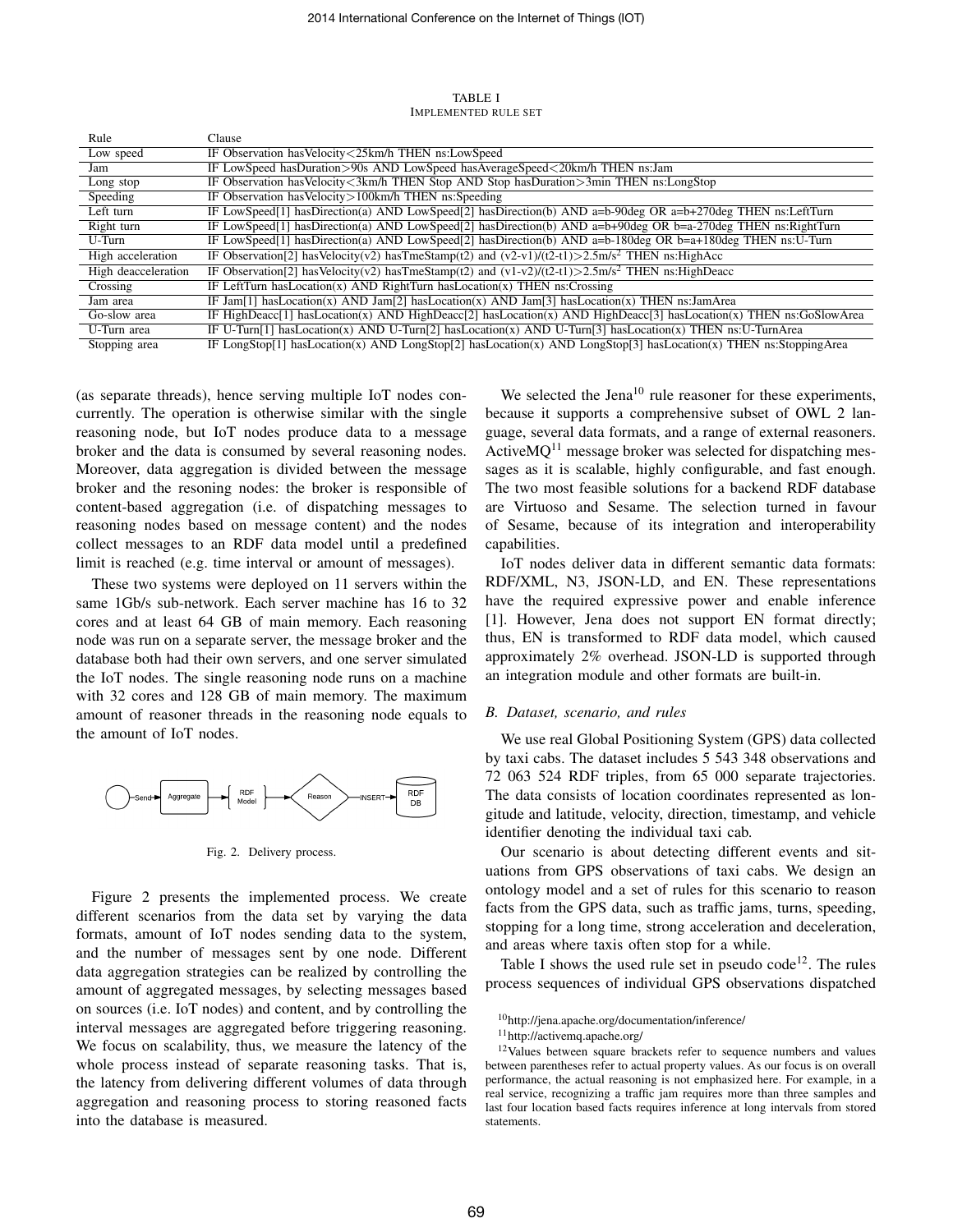by IoT nodes. That is, we deduce from consecutive observations by comparing changes in direction and velocity. A sequence of observations is first aggregated and then the rules are processed. Messages are grouped in the message broker by vehicle identifier to guarantee that each aggregated set contains observations from a single vehicle. The rules are expressed in Jena rule format in forward chaining incremental manner. As incremental rules work, an inferred LowSpeed fact fires the rule that has LowSpeed fact in its clause. For example, a left turn can be thought to happen only after a taxi has driven at a relatively low speed.

The actual reasoning is performed on RDF data. The facts are expressed with RDF statements inferred from aggregated RDF model and OWL ontology. An inferred instance inherits all properties that the original RDF observation resource describes as RDF triples such as longitude, latitude, velocity, direction, timestamp and vehicle identifier.

# *C. Results*

We perform three experiments on scalability. First, we compare single and multiple reasoning nodes with different data formats (Figure 3). Second, we evaluate distributed reasoning with different amounts of IoT nodes producing one million messages (Figure 4). Third, we evaluate distributed reasoning with different amounts of reasoning nodes (Figure 5). Moreover, we study the influence of different data aggregation strategies on the amount of inferred triples (Figure 6) and we compare also latency at different stages to analyze its cause (Figure 7).

In the first three experiments, we use size based aggregation strategy: for each task, 100 messages are aggregated into an RDF data model (this value is chosen based on the fourth experiment). Each reasoner thread processes one task at a time as determined by the aggregation strategy. A reasoner continues reasoning until all rules in Table I are processed over the aggregated data. Bandwidth usage of different data formats is proportional to payload sizes: N3 uses 74%, JSON-LD uses 54%, and EN uses 10% of the bandwidth that RDF/XML uses.

As seen from Figure 3 (top), the latency of the single reasoning node increases significantly when RDF/XML is used and the amount of IoT nodes exceeds 50. Moreover, the latency with the 50/1000 data set is higher than with 10/5000 data set. This increase can be explained by limited server resources and lack of load balancing. That is, with 10 IoT nodes load distribution is more uniform between reasoner threads than with 50 nodes. When the number of IoT nodes exceeds 50, high rate of context switching between threads in server processors leads to poor performance. Because the processing of RDF/XML requires more memory and computing resources than other formats, the server is not able to handle reasoning tasks in parallel in a reasonable time with 100 IoT nodes. With other formats, the latency starts to increase significantly when the amount of IoT nodes exceeds 50. It should be noted that these are scalability tests. Hence, we do not measure the processing time of a single reasoning task. For example, when 100 nodes send 10000 messages each (totaling to 12 million



Fig. 3. Comparison between single (top) and multiple (bottom) reasoning nodes. Data formats in each set are in the following order: EN, JSON-LD, N3, and RDF/XML.



Fig. 4. Distributed reasoning with different IoT node configurations. Data formats in each set are in the following order: EN, JSON-LD, N3, and RDF/XML.

triples) and aggregation size is 100 messages, we measure the latency influenced by 10000 separate reasoning tasks.

As seen from Figure 3 (bottom), for multiple reasoning nodes, increasing the data set size causes quite linear increase in latencies. Moreover, increasing the amount of IoT nodes does not cause high increase on latencies as is the case for a single reasoning node. In contrast, it can be noted from the second experiment (Figure 4) that latency decreases when the total amount of messages is kept at one million and the amount of IoT nodes is increased from 10 to 100. This phenomenon can be explained by better bandwidth utilization and hardware resource utilization of the distributed reasoning nodes. EN outperforms also in this experiment, but latency has smaller variations between different formats because of the load balancing performed by the message broker, thus, memory and computing resources suffice for the task.

Figure 5 presents the measurements with different amounts of reasoning nodes and EN data format. The latency converges between six and eight nodes with the 100/1000 data set. With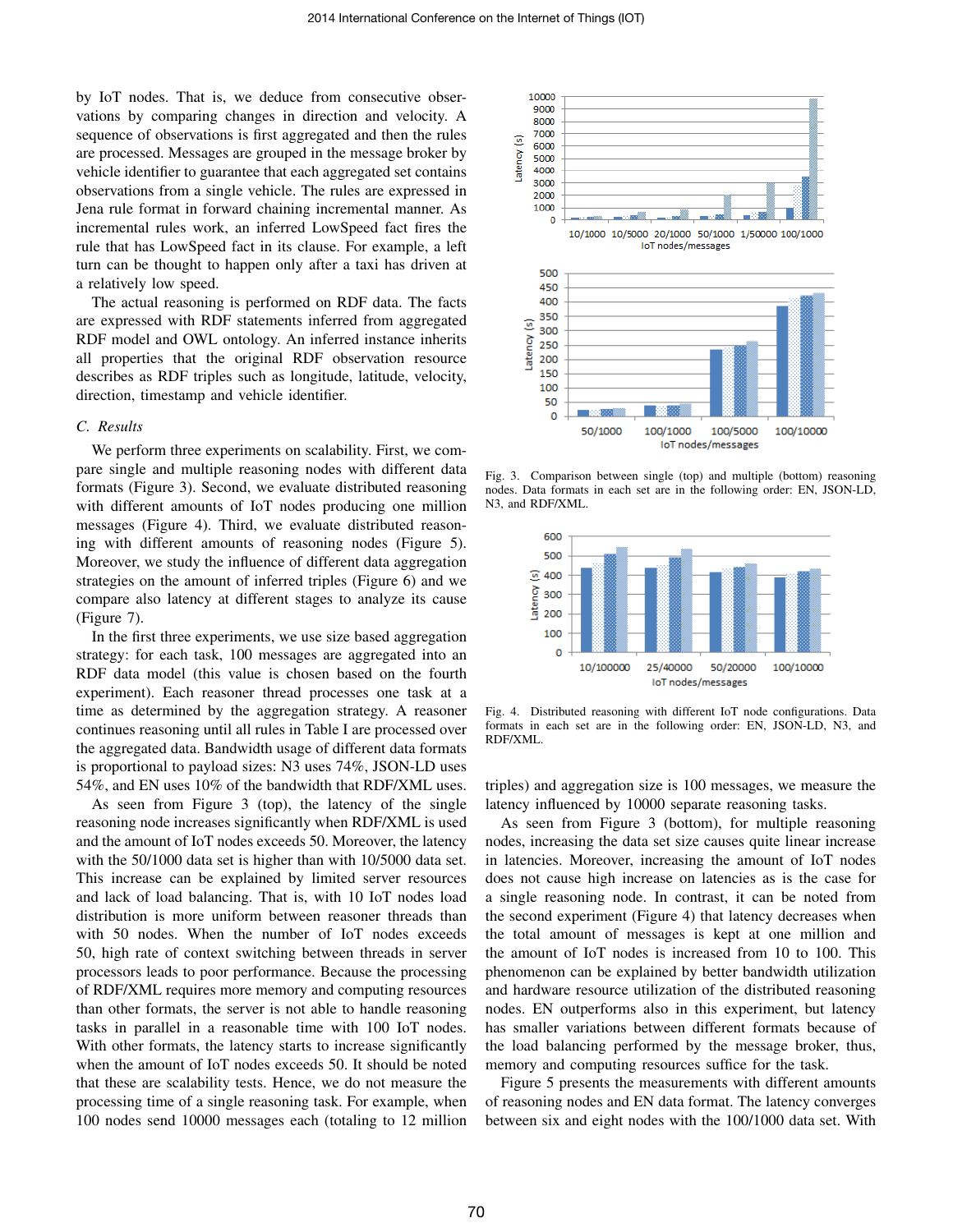the 100/10000 data set, the minimum is reached somewhere after eight nodes, which derives from better utilization of bandwidth and hardware resources with a greater amount of nodes.



Fig. 5. Distributed reasoner with different reasoning node configurations.



Fig. 6. Size (top) and time based (bottom) aggregation strategies.



Fig. 7. Single node (left) and distributed (right) reasoning latencies in different stages. Data formats in each set are in the following order: EN, JSON-LD, N3, and RDF/XML.

We also studied the effect of size based and time based aggregation strategies to reasoning latencies and quality of reasoning (Figure 6), with the 100/1000 data set and EN data format. Here, (completion) size refers to the amount of aggregated messages and (completion) time to the time the aggregator collects messages.

Figure 6 (top) shows that the amount of inferred triples reaches its maximum value in the middle. Large completion size causes the amount of inferred triples to decrease. This is because data set contains also smaller sequence than chosen completion size, thus those sequences were not processed. That is why reasoning with size based strategy never reaches such high amount of inferred triples as time based strategy (Figure 6, bottom). Decreasing of completion size  $(<100)$  does not help, because inference chain is broken more often causing that all possible closures are not computed. Small completion size also increases latency, because more reasoner instances are started for reasoning tasks causing more context switching.

Figure 6 (bottom) shows that the number of inferred triples stays quite steady with different completion times. This is because reasoning is performed with all sequence sizes. High latency with 10 ms completion time derives from high amount of reasoning tasks as was with size based strategy. From 200 ms and onwards, the long waiting period starts to increase latency.

In the last experiment, we measure the Average Reasoning Latency (ARL) of all reasoning tasks per thread in a reasoning node. In the single node case (Figure 7, left), ARL is near 60% of total latency. In distributed case (Figure 7, right) ARL is near 50% of total latency. Transmission latency (including storing) is small, thus we can state, that total latency consist mostly of reasoning and message processing, including aggregation.

## IV. DISCUSSION

A large number of IoT nodes will be connected to the Internet and the amount of delivered data will increase greatly. This data can be used efficiently when interoperability is seamless and the data is easy to interpret [18]. Moreover, IoT applications require efficient reasoning methods to acquire knowledge in reasonable time. These problems can be tackled by describing the meaning of IoT data efficiently, combined with scalable, low latency and resource-conserving reasoning techniques.

We present in this paper our first experiments on distributed semantic data provisioning and reasoning within restricted contexts and real data. Our results show that current semantic technologies provide promising solutions for semantic data delivery and reasoning for real IoT systems. Distributed reasoners deduce facts from aggregated message sequences, that is, each reasoner operates on a small data sequence concurrently.

As expected, multiple reasoning nodes produce better scalability and smaller latency than a single reasoning node. For a single reasoning node, EN is the best data format to minimize latency and resource usage. When the amount of IoT nodes and messages is increased, RDF/XML shows a remarkable increase in latency compared with other data formats. However, data formats do not make a big difference with distributed reasoning nodes. EN is still slightly better than other alternatives. Moreover, increasing the number of messages introduces larger latency than increasing the number of IoT nodes. This means that the message broker handles load balancing between distributed reasoning nodes well. Large